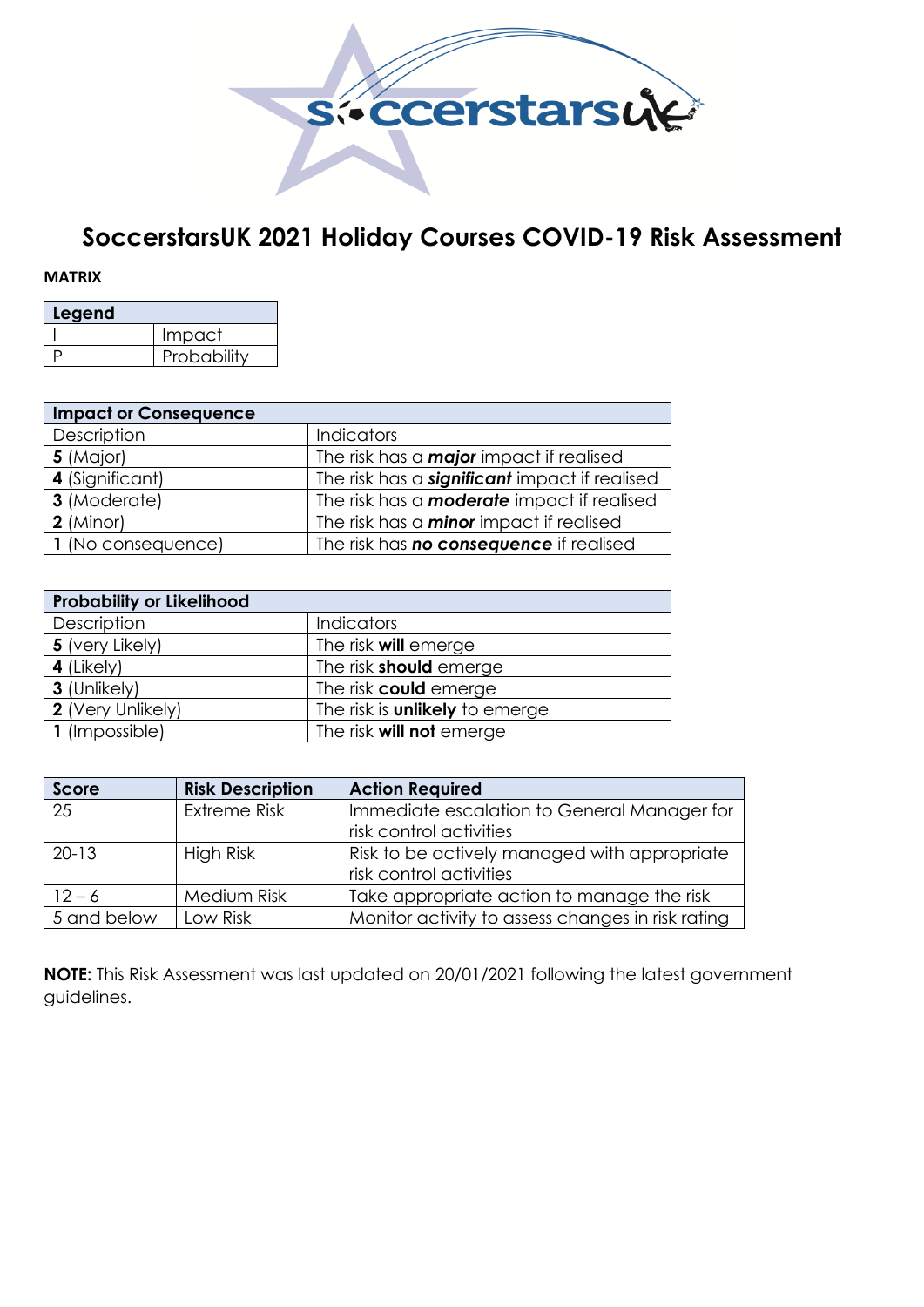## **POTENTIAL CONSIDERATIONS FOR RISK ASSESSMENT**

|                | <b>Risk Description</b>                                                                     | I.              | P | <b>Risk</b> | <b>Risk Control(s)</b>                                                                                                                                                                                                                                                                                                                                                                                                                                                                                                                                                                                                                                                                                                                                                                                                                                                                                                                                                                                                                                                                                                                                                                                                                                                                                                                                                                                                                                                                                                                                                                                         | <b>Additional Controls</b>                                                                                                                                                                                                                                                                                                                                                                                                                                                                                                                                                           |
|----------------|---------------------------------------------------------------------------------------------|-----------------|---|-------------|----------------------------------------------------------------------------------------------------------------------------------------------------------------------------------------------------------------------------------------------------------------------------------------------------------------------------------------------------------------------------------------------------------------------------------------------------------------------------------------------------------------------------------------------------------------------------------------------------------------------------------------------------------------------------------------------------------------------------------------------------------------------------------------------------------------------------------------------------------------------------------------------------------------------------------------------------------------------------------------------------------------------------------------------------------------------------------------------------------------------------------------------------------------------------------------------------------------------------------------------------------------------------------------------------------------------------------------------------------------------------------------------------------------------------------------------------------------------------------------------------------------------------------------------------------------------------------------------------------------|--------------------------------------------------------------------------------------------------------------------------------------------------------------------------------------------------------------------------------------------------------------------------------------------------------------------------------------------------------------------------------------------------------------------------------------------------------------------------------------------------------------------------------------------------------------------------------------|
|                |                                                                                             |                 |   | Rating      |                                                                                                                                                                                                                                                                                                                                                                                                                                                                                                                                                                                                                                                                                                                                                                                                                                                                                                                                                                                                                                                                                                                                                                                                                                                                                                                                                                                                                                                                                                                                                                                                                | <b>Required (if any)</b>                                                                                                                                                                                                                                                                                                                                                                                                                                                                                                                                                             |
|                | Contaminants being<br>brought into Holiday<br>Course                                        | $5\overline{)}$ | 3 | 15          | Clear communications with parents<br>$\bullet$<br>prior to course starting about<br>expectations.<br>Parents should follow Return to Play<br>$\bullet$<br>Guidelines and if their child has a<br>temperature of 37.8 degrees and<br>above, a new persistent cough and/or<br>a lack of taste or smell within the last<br>14 days then they should not attend<br>the course.<br>Registration to be staggered<br>$\bullet$<br>throughout the morning.<br>Registration will be carried out in a<br>$\bullet$<br>separate zone and children will be<br>placed straight into groups (bubbles)<br>Registration and dismissal will be<br>$\bullet$<br>contactless. The Head Coach will sign<br>all children in & out electronically.<br>All Staff and children to wash hands on<br>$\bullet$<br>arrival; after sneezing; after each<br>activity; before and after eating food<br>and just before leaving the course at<br>the end of the day. Staff and children<br>will either use hand washing facilities or<br>hand sanitiser provided by<br>SoccerstarsUK.<br>Children to keep their belongings with<br>$\bullet$<br>them throughout the day.<br>No phone, tablets or electronic<br>$\bullet$<br>devices allowed at the Holiday<br>Course.<br>Children to bring to each course their<br>$\bullet$<br>own large water bottle each day.<br>Hand sanitiser available at the<br>$\bullet$<br>registration desk and signage to<br>families to wash hands on arrival.<br>Any children who have coronavirus<br>$\bullet$<br>symptoms, or who have someone in<br>their household who does, will not be<br>allowed on site. | Children to wear clean clothes to<br>the Holiday Course each day.<br>Children to be dismissed straight<br>from their bubbles at the end of<br>the day<br>Staff will wear clean clothes every<br>day<br>Staff will use available PPE when<br>necessary<br>All equipment to be wiped down<br>daily<br>Water fountains not in use                                                                                                                                                                                                                                                       |
| $\overline{2}$ | Infection may spread<br>through resources<br>and equipment used<br>at the Holiday<br>Course | $5\overline{)}$ | 3 | 15          | We will follow the Covid-19: Cleaning of<br>$\bullet$<br>non-healthcare settings guidance.<br>We will clean surfaces that the children<br>$\bullet$<br>touch more regularly than normal using<br>disinfectant and disposable cloths.<br>No equipment that is deemed difficult to<br>$\bullet$<br>clean to be used<br>Used tissues to be placed immediately in<br>$\bullet$<br>bins which will be double bagged and<br>emptied regularly throughout the day<br>Contact points, such as door handles, will<br>$\bullet$<br>be cleaned throughout the day<br>Coaches to encourage all children to use<br>$\bullet$<br>hand sanitiser after each activity<br>Parents advised to provide their child with<br>$\bullet$<br>their own hand sanitiser<br>Coaches to clean all equipment used at<br>$\bullet$<br>the end of an activity<br>Children encouraged to use their feet to<br>$\bullet$<br>collect & move balls when out of the<br>coaching area/off the pitch throughout<br>the session<br>No bibs are to be worn during any morning<br>$\bullet$<br>sessions. Bibs allowed during tournaments<br>in the afternoon, however no bibs can be<br>shared or swapped between children and                                                                                                                                                                                                                                                                                                                                                                                                                          | Staff to reinforce the "catch it, bin<br>it, kill it" message<br>Children will be encouraged not<br>to touch their mouth, eyes, and<br>nose. If they do then they will be<br>asked to wash hands<br>Coaches to always carry a<br>rucksack which will contain all<br>necessary cleaning equipment,<br>antibacterial spray and clothes,<br>antibacterial wipes, black bin<br>bags as a temporary group<br>rubbish bag if the group are not<br>near a bin, hand sanitiser for the<br>group, disposable gloves, and<br>mask in case they need to come<br>into close contact with a child |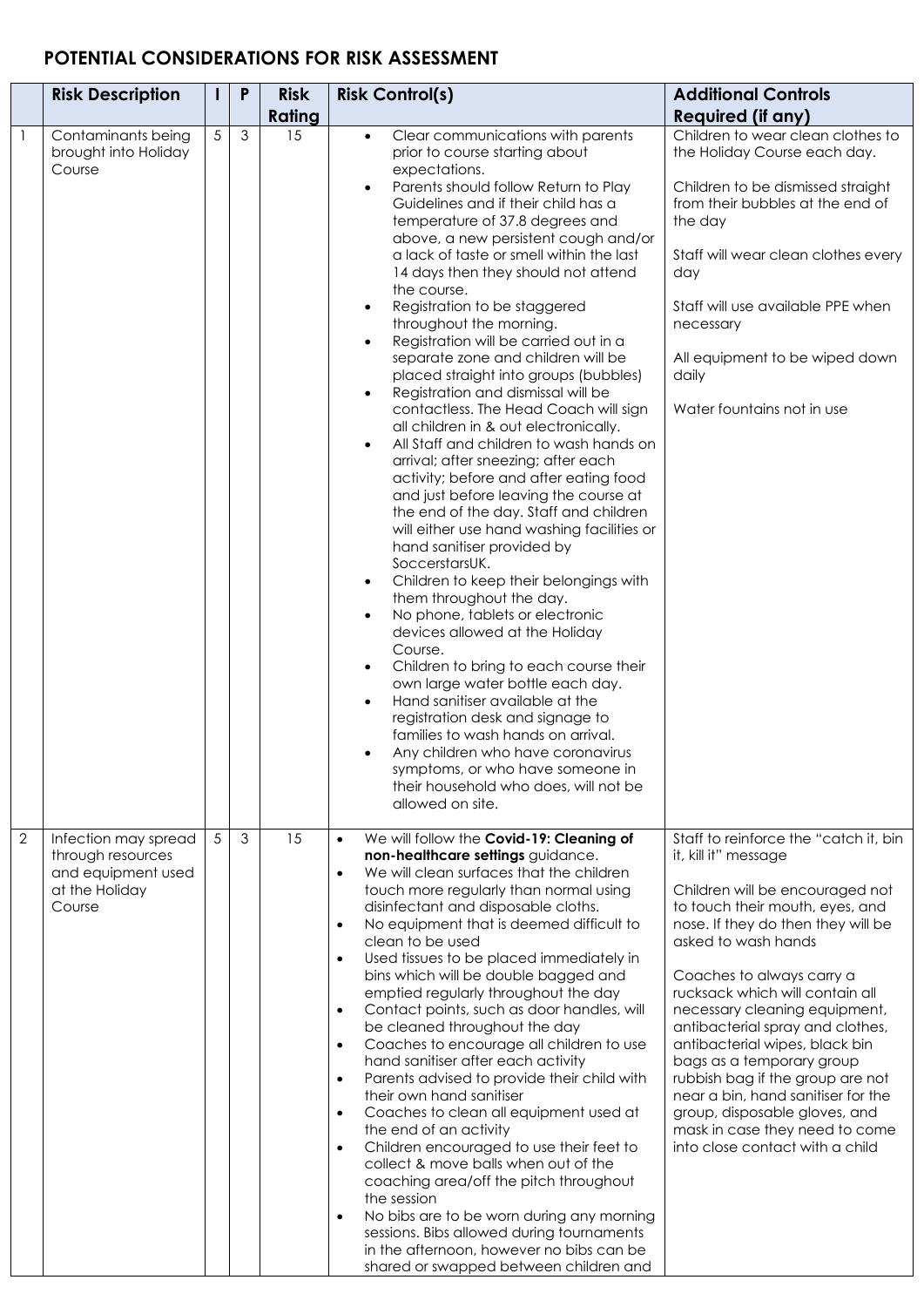|            |                                  |                |   |    | all bibs must be washed before the start of                                                            |                                                        |
|------------|----------------------------------|----------------|---|----|--------------------------------------------------------------------------------------------------------|--------------------------------------------------------|
| 3          | Infection may spread             | $\overline{5}$ | 3 | 15 | the next day<br>Clear communications with parents prior<br>$\bullet$                                   | Indoor areas to be kept well-                          |
|            | due to the numbers               |                |   |    | to the course about expectations                                                                       | ventilated, windows and doors                          |
|            | at the Holiday                   |                |   |    | Signage around the course<br>$\bullet$                                                                 | (not fire doors) will be kept open                     |
|            | Course                           |                |   |    | Staff should arrive at camp no longer than<br>$\bullet$<br>an hour before children start to arrive and | where possible                                         |
|            |                                  |                |   |    | should remain in outside areas where                                                                   | Children will only be allowed to                       |
|            |                                  |                |   |    | possible                                                                                               | go to the toilet one at a time                         |
|            |                                  |                |   |    | Only one parent/guardian should<br>$\bullet$                                                           |                                                        |
|            |                                  |                |   |    | accompany each family of children.                                                                     | Additional cleaning regime to be                       |
|            |                                  |                |   |    | We politely ask parents to wear a mask<br>$\bullet$<br>when at the registration desk.                  | carried out by the venue provider<br>and/or Head Coach |
|            |                                  |                |   |    | On arrival of the premises, parents will be<br>$\bullet$                                               |                                                        |
|            |                                  |                |   |    | expected to adhere to social distancing                                                                |                                                        |
|            |                                  |                |   |    | Only one parent/guardian allowed at the<br>$\bullet$                                                   |                                                        |
|            |                                  |                |   |    | booking in/out desk at any time. We will<br>make clear on entrance to the site.                        |                                                        |
|            |                                  |                |   |    | Parents should not under any<br>$\bullet$                                                              |                                                        |
|            |                                  |                |   |    | circumstances remain on site to                                                                        |                                                        |
|            |                                  |                |   |    | communicate with other families.<br>Parents encouraged to social distance in                           |                                                        |
|            |                                  |                |   |    | $\bullet$<br>queue for registration/dismissal                                                          |                                                        |
|            |                                  |                |   |    | Designated bases for bubbles (groups) to<br>$\bullet$                                                  |                                                        |
|            |                                  |                |   |    | be set outside and children to go straight                                                             |                                                        |
|            |                                  |                |   |    | to their group on arrival<br>Children to be split into groups of 15                                    |                                                        |
|            |                                  |                |   |    | $\bullet$<br>maximum, with an ideal number of 12 per                                                   |                                                        |
|            |                                  |                |   |    | group. Groups are predetermined before                                                                 |                                                        |
|            |                                  |                |   |    | the start of the day so that Head Coaches                                                              |                                                        |
|            |                                  |                |   |    | have group listings for registration and<br>children can go straight to their group                    |                                                        |
|            |                                  |                |   |    | Numbers will be limited to 4 bubbles of up<br>$\bullet$                                                |                                                        |
|            |                                  |                |   |    | to 15 children per day. (Total not to                                                                  |                                                        |
|            |                                  |                |   |    | exceed 60 children)                                                                                    |                                                        |
|            |                                  |                |   |    | Social distancing will be practiced as<br>$\bullet$<br>much as possible among the children in          |                                                        |
|            |                                  |                |   |    | attendance each day.                                                                                   |                                                        |
|            |                                  |                |   |    | Groups will not mix                                                                                    |                                                        |
|            |                                  |                |   |    | Groups will return to their base at the end                                                            |                                                        |
|            |                                  |                |   |    | of the day in readiness for dismissal and                                                              |                                                        |
|            |                                  |                |   |    | one coach from each group will support<br>Head Coach with dismissal from group                         |                                                        |
|            |                                  |                |   |    | Staff to regularly remind children of the<br>$\bullet$                                                 |                                                        |
|            |                                  |                |   |    | need for social distancing and what it                                                                 |                                                        |
|            |                                  |                |   |    | means for them (this will form part of the<br>morning meeting)                                         |                                                        |
|            |                                  |                |   |    | Activities will be carried out following social<br>$\bullet$                                           |                                                        |
|            |                                  |                |   |    | distancing guidelines                                                                                  |                                                        |
|            |                                  |                |   |    | Children to take home their own rubbish in<br>$\bullet$                                                |                                                        |
|            |                                  |                |   |    | their own bags<br>Staff will go home no longer than an hour<br>$\bullet$                               |                                                        |
|            |                                  |                |   |    | after all the children have left                                                                       |                                                        |
| 4          | Maintaining social               | 5              | 3 | 15 | Each group will eat separately at separate<br>$\bullet$                                                | Staff to bring their own lunches                       |
|            | distancing at break<br>and lunch |                |   |    | times                                                                                                  |                                                        |
|            |                                  |                |   |    | Separate areas to be identified for each<br>$\bullet$<br>group to eat their food                       |                                                        |
|            |                                  |                |   |    | Groups to be supervised during all break<br>$\bullet$                                                  |                                                        |
|            |                                  |                |   |    | times by their bubble (group) leader                                                                   |                                                        |
|            |                                  |                |   |    | Children must bring a packed lunch and<br>$\bullet$<br>siblings have separate lunch boxes and          |                                                        |
|            |                                  |                |   |    | must not share                                                                                         |                                                        |
|            |                                  |                |   |    | Staff to only eat with their group bubble<br>$\bullet$                                                 |                                                        |
| $\sqrt{5}$ | Too many staff at the            | $\overline{4}$ | 3 | 12 | Only minimum number of staff needed in<br>$\bullet$                                                    |                                                        |
|            | <b>Holiday Course</b>            |                |   |    | camp to maintain safe ratios<br>Only additional staff to attend will be from<br>$\bullet$              |                                                        |
|            |                                  |                |   |    | Safeguard Lead & Executive Management                                                                  |                                                        |
|            |                                  |                |   |    | Team                                                                                                   |                                                        |
| 6          | Fire Alarm                       | 4              | 3 | 12 | Normal registration procedures to be<br>$\bullet$                                                      |                                                        |
|            |                                  |                |   |    | followed<br>Designated areas to be used for fire<br>$\bullet$                                          |                                                        |
|            |                                  |                |   |    | evacuation                                                                                             |                                                        |
|            |                                  |                |   |    | To maintain social distance at designated<br>$\bullet$                                                 |                                                        |
|            |                                  |                |   |    | meeting point                                                                                          |                                                        |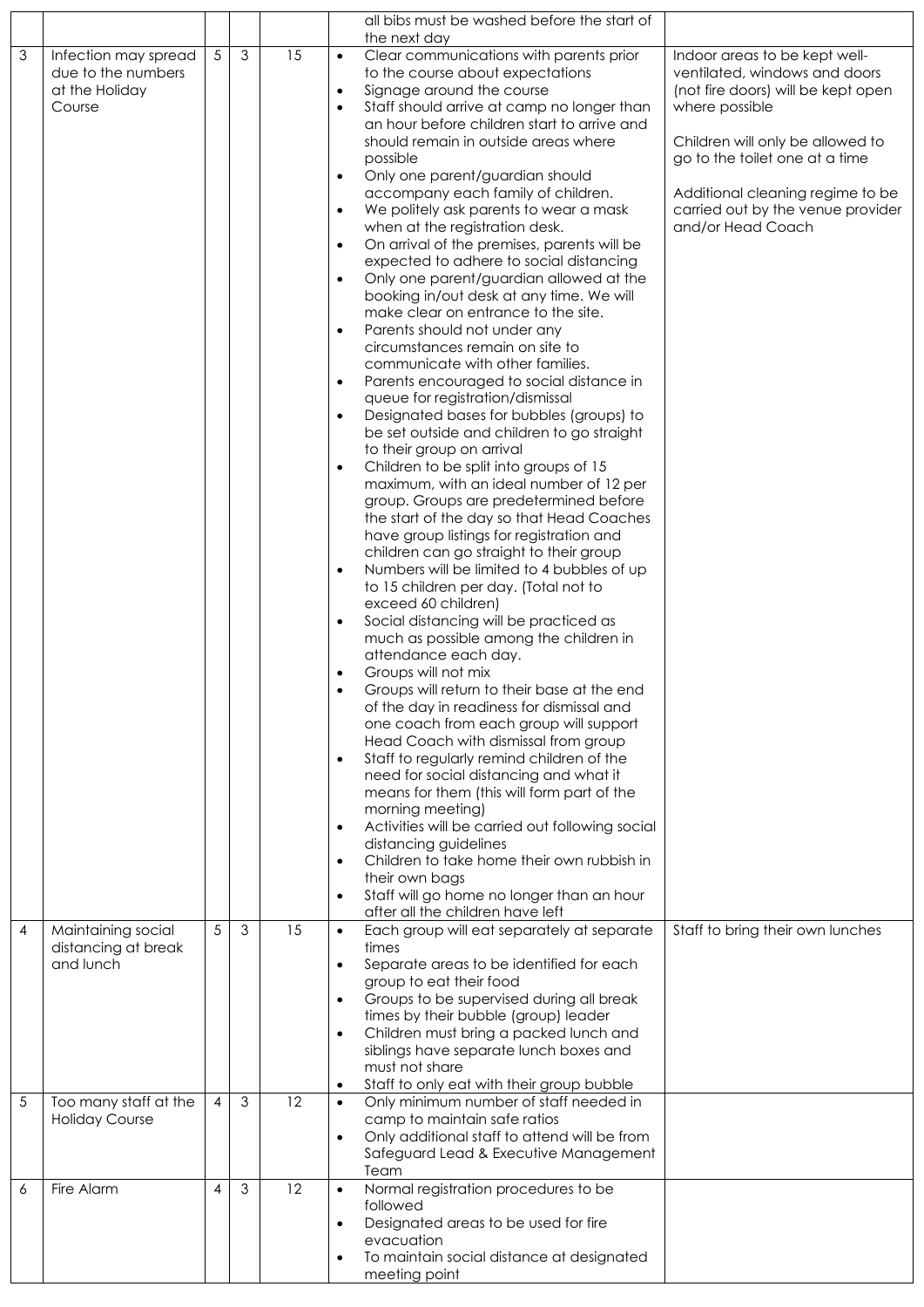|    | Dealing with First Aid                                                         | $\overline{4}$ | 3              | 12 | $\bullet$<br>$\bullet$<br>$\bullet$<br>$\bullet$              | PPE to be available for First Aiders<br>Designated first aid areas<br>Staff to notify Safeguard Lead & Executive<br>Management Team if a child feels unwell<br>First Aiders will take any daily medication<br>to the child in their group                                                                                                                                                                                                                                                                                                                                                                                                                                                                                                                                                                                                                                                                                      | Children who are not well with<br>any form of illness should be<br>attending the Holiday Course<br>Adults who are unwell in any way<br>should not be included in the<br>work rotas                                                                                                                                                                                                                                   |
|----|--------------------------------------------------------------------------------|----------------|----------------|----|---------------------------------------------------------------|--------------------------------------------------------------------------------------------------------------------------------------------------------------------------------------------------------------------------------------------------------------------------------------------------------------------------------------------------------------------------------------------------------------------------------------------------------------------------------------------------------------------------------------------------------------------------------------------------------------------------------------------------------------------------------------------------------------------------------------------------------------------------------------------------------------------------------------------------------------------------------------------------------------------------------|----------------------------------------------------------------------------------------------------------------------------------------------------------------------------------------------------------------------------------------------------------------------------------------------------------------------------------------------------------------------------------------------------------------------|
| 8  | Staff or children<br>display COVID<br>Symptoms at the<br><b>Holiday Course</b> | 5              | $\overline{4}$ | 20 | $\bullet$<br>$\bullet$<br>$\bullet$<br>$\bullet$<br>$\bullet$ | A separate room will be available for<br>anyone who starts showing<br>symptoms whilst at the Holiday Course in<br>order to isolate safely and instantly from<br>others. A member of staff will be present<br>with them at all times and<br>parent/guardian will be called<br>immediately to collect. Parents should<br>then follow the COVID-19: guidance for<br>households with possible coronavirus<br>infection government guidance<br>PPE will be available for staff in<br>circumstances where a child starts<br>showing symptoms whilst at the Holiday<br>Course and intimate care is required<br>Parent to be called to collect from Holiday<br>Course and self-isolation guidelines<br>explained<br>Unwell staff member to go home and<br>follow Government Guidelines<br>Any chid or staff member who shows<br>symptoms should be tested as soon as<br>possible and remain at home until test<br>results are received | Parents of children at the course<br>to be advised of a possible case<br>Coaches to be doing Dynamic<br>Screening of the children<br>throughout the day with<br>temperature to be taken if illness<br>is highlighted<br>If case is confirmed, report to<br>Public Health England and follow<br>their advice<br>If groups are indoors when chid<br>presents symptoms, group to<br>move to another room or<br>outdoors |
| 9  | <b>COSHH</b>                                                                   |                |                |    | $\bullet$                                                     | Parents to notify SoccerstarsUK at the time<br>of booking of any allergies or medical<br>conditions                                                                                                                                                                                                                                                                                                                                                                                                                                                                                                                                                                                                                                                                                                                                                                                                                            | Staff to carry COSHH datasheets<br>for hand sanitiser and cleaning<br>products<br>Cleaning products to be stored in<br>coach bag with padlock and out<br>of reach of children<br>Coaches to be familiar and have<br>easily accessible product<br>datasheet for any products used<br>during the course<br>Coaches to refer to datasheet if<br>any child or parent reacts to any<br>products used                      |
| 10 | Reputation                                                                     | 5              | $\mathcal{S}$  | 15 | $\bullet$<br>$\bullet$<br>$\bullet$                           | Ensure active high-quality communication<br>with parents<br>Evidence measures being taken including<br>cleaning and social distancing<br>Covid-19 Officer appointed to implement<br>the Risk Assessment & Return to Play Policy                                                                                                                                                                                                                                                                                                                                                                                                                                                                                                                                                                                                                                                                                                | Indoor areas to be deep cleaned<br>Ongoing review of social<br>distancing measures and<br>inclusion of recommendations<br>from outside agencies                                                                                                                                                                                                                                                                      |
| 11 | Track and Trace                                                                | 5              | 3              | 15 | $\bullet$<br>$\bullet$                                        | The UK Government has asked for business<br>to support a track and trace initiative by<br>collecting contact details from any of our<br>courses. Any confirmed cases of Covid-19<br>at any of our courses, contact details<br>supplied at the time of the booking will be<br>passed on to NHS track and trace and the<br>venue. For more information on how this<br>data will be stored, you can view our<br>GDPR policy.<br>Parents will be asked upon arrival at the<br>venue to download the NHS COVID-19<br>app and check in at the venue as per<br>government guidelines. Entry will only be<br>allowed once this has been completed.                                                                                                                                                                                                                                                                                     |                                                                                                                                                                                                                                                                                                                                                                                                                      |
| 12 | National Lockdown                                                              | 5              | 3              | 15 |                                                               | During the national lockdown, as a<br>$\bullet$<br>Holiday Club setting, we can only offer<br>provision to<br>children of critical workers, where it is<br>reasonably necessary to enable their                                                                                                                                                                                                                                                                                                                                                                                                                                                                                                                                                                                                                                                                                                                                | For any bookings made for<br>Holiday Courses during National<br>Lockdown thorough checks will<br>be carried out to ensure only<br>children of critical workers and                                                                                                                                                                                                                                                   |